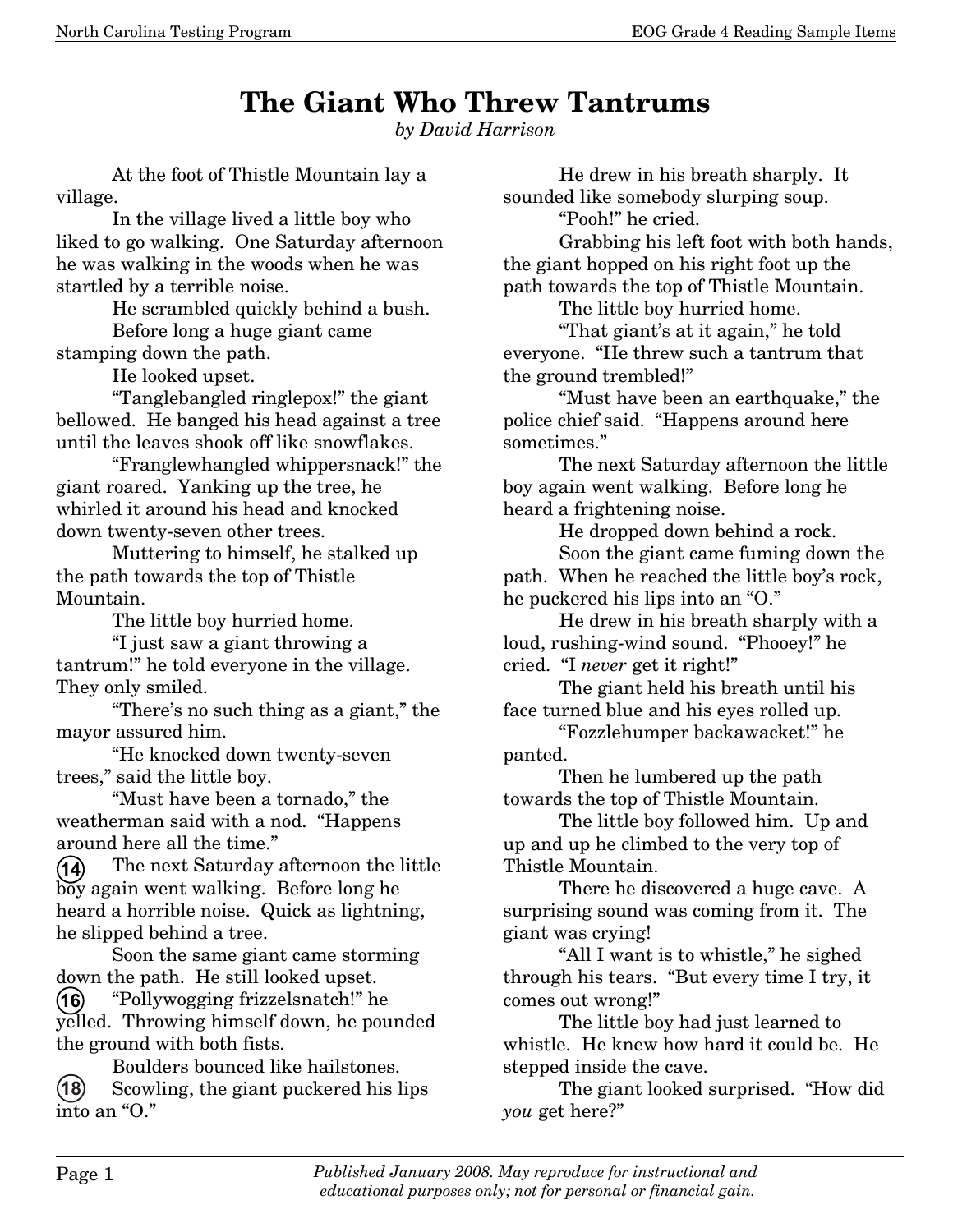"I know what you're doing wrong," the little boy said.

 When the giant heard that, he leaned down and put his hands on his knees.

"Tell me at once!" he begged.

 "You have to stop throwing tantrums," the little boy told him.

 "I promise!" said the giant, who didn't want anyone to think he had poor manners.

 "Pucker your lips . . ." the little boy said.

> "I always do!" the giant assured him. "Then blow," the little boy added. "Blow?"

"Blow."

 The giant looked as if he didn't believe it. He puckered his lips into an "O." He blew. Out came a long, low whistle. It sounded like a railway engine. The giant smiled.

 He shouted, "I whistled! Did you hear that? I whistled!"

 Taking the little boy's hand, he danced in a circle.

 "You're a good friend," the giant said. "Thank you," said the little boy. "Perhaps some time we can whistle together. But just now I have to go. It's my suppertime."

 The giant stood before his cave and waved goodbye.

 The little boy seldom saw the giant after that. But the giant kept his promise about not throwing tantrums.

 "We never have earthquakes," the mayor liked to say.

 "We haven't had a tornado in ages," the weatherman would add.

 Now and then they heard a long, low whistle somewhere in the distance.

 "Must be a train," the police chief would say.

 But the little boy knew his friend the giant was walking up the path towards the top of Thistle Mountain–whistling.

"The Giant Who Threw Tantrums" from *The Book of Giant Stories* by David L. Harrison (Boyds Mills Press, 2001). Reprinted with permission of Boyds Mills Press, Inc. Text copyright © 1972, 2001 by David L. Harrison.

- 1. What is the *main* purpose of this selection?
	- A to describe the people in a village
	- B to show what happens when children hike alone
	- C to explain natural events with an amusing story
	- D to compare the giant and the boy
- 2. Why does the giant say nonsense words, such as "Tanglebangled ringlepox"?
	- A He is frustrated and angry.
	- B He cannot speak real words clearly.
	- C He likes to play with words.
	- D He is happy and excited.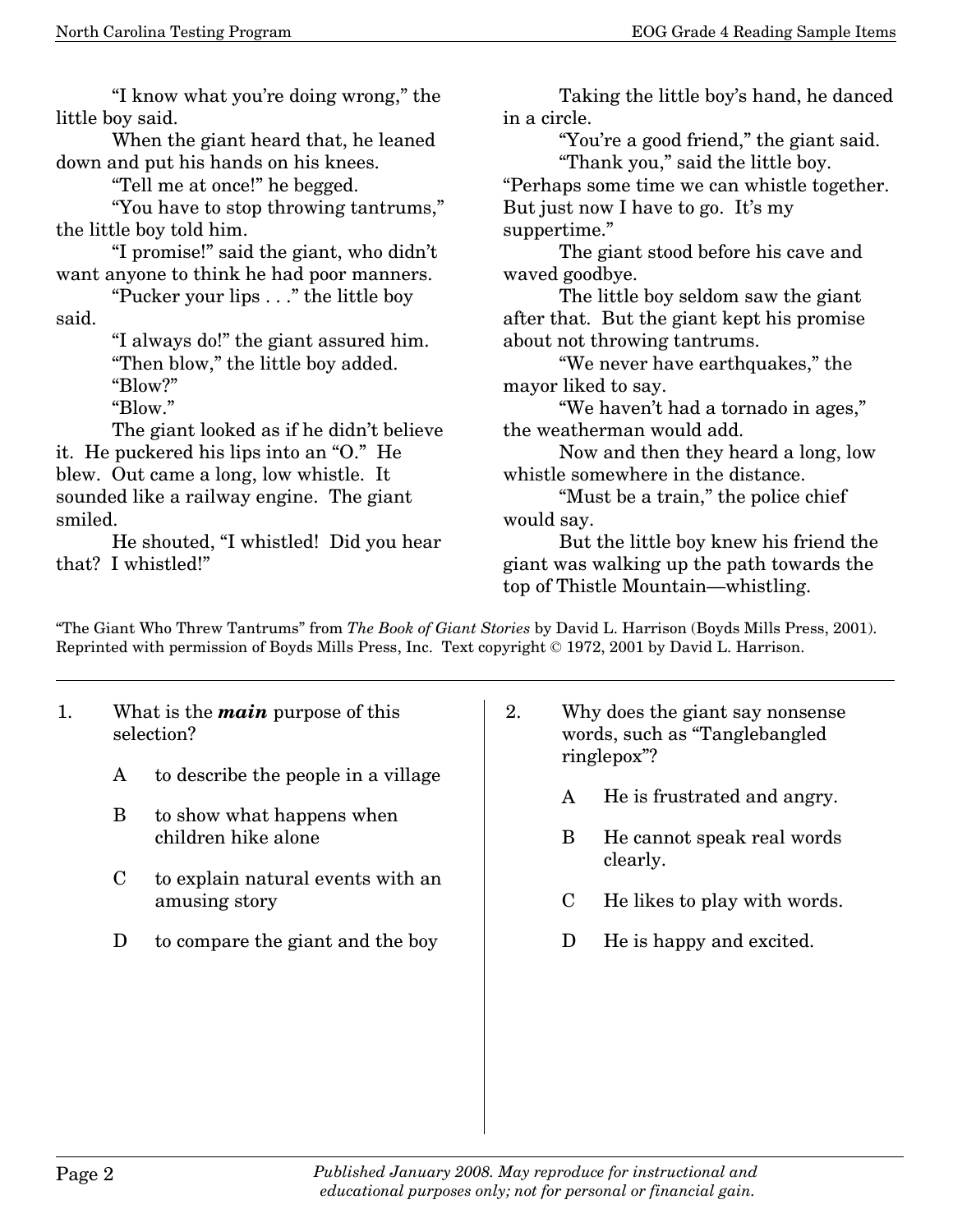- 3. In paragraph 14, why was the boy compared to lightning when he hid behind a tree?
	- A because there was lightning in the sky
	- B to show how quickly he moved
	- C to describe how quickly the giant moved
	- D so the giant would not know where he was
- 4. In the statement, "I *never* get it right!" why is *never* written in italics?
	- A to emphasize the word "never"
	- B to explain what "never" means
	- C to show that "never" is repeated
	- D to explain how to pronounce "never"
- 5. In paragraph 18, why did the giant form his lips into an "O"?
	- A He was trying to speak.
	- B He was looking for food.
	- C He was making scary faces.
	- D He was trying to make a whistling sound.
- 6. Which *best* explains why the giant had trouble whistling?
	- A He did not have his lips in the right position.
	- B He was breathing in instead of blowing out.
	- C He did not move around enough.
	- D He was not in the right place to whistle.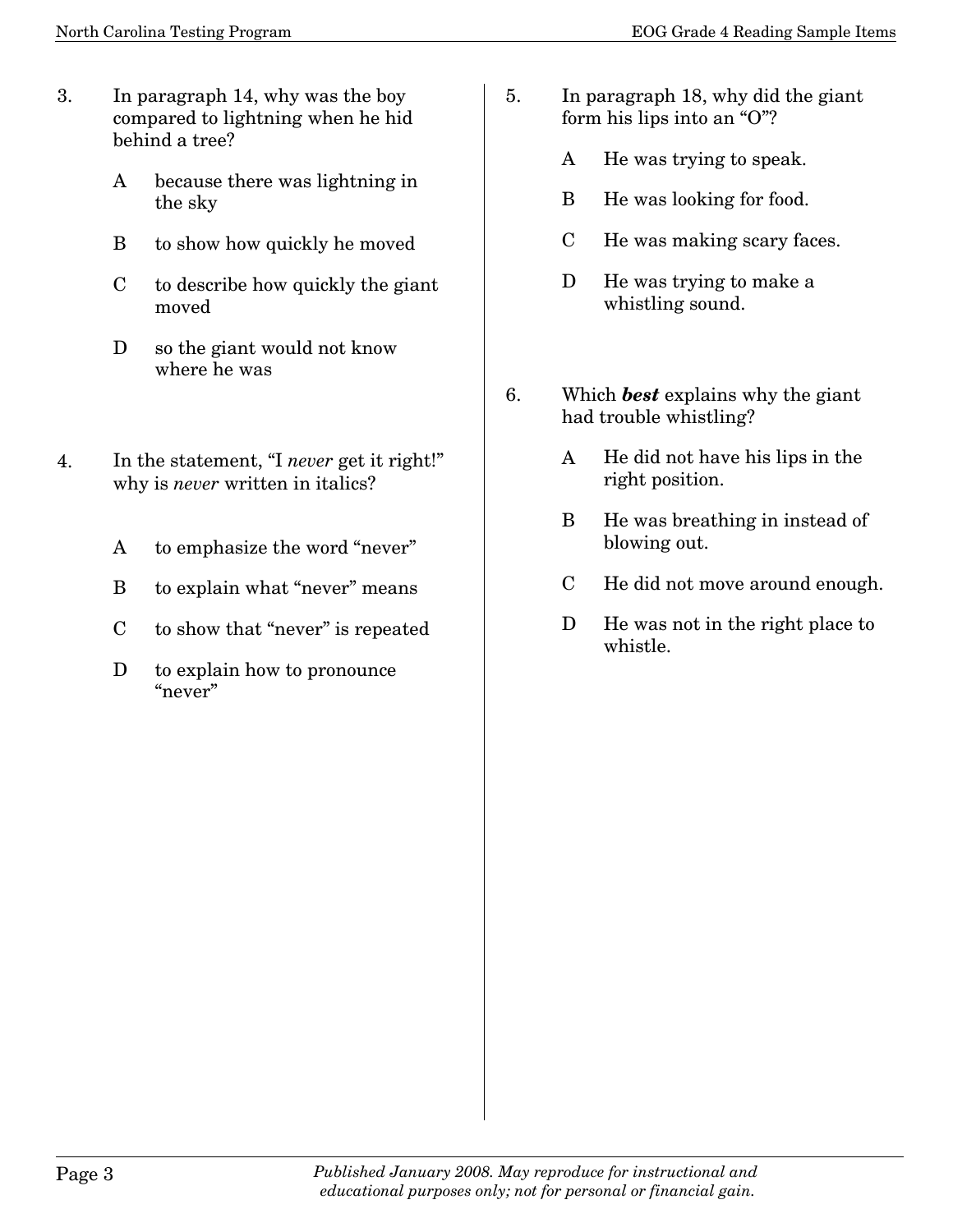- 7. What did the village people think about the giant's tantrums?
	- A They thought they were events of nature.
	- B They were scared of the tantrums.
	- C They thought they were funny.
	- D They did not notice the tantrums.
- 8. Why were there no more earthquakes in the village?
	- A The giant promised the boy not to throw tantrums.
	- B The weather just naturally improved.
	- C The giant moved somewhere else.
	- D The villagers knew how to prevent earthquakes.

## **End of Set**

*In compliance with federal law, including the provisions of Title IX of the Education Amendments of 1972, the Department of Public Instruction does not discriminate on the basis of race, sex, religion, color, national or ethnic origin, age, disability, or military service in its policies, programs, activities, admissions or employment.*